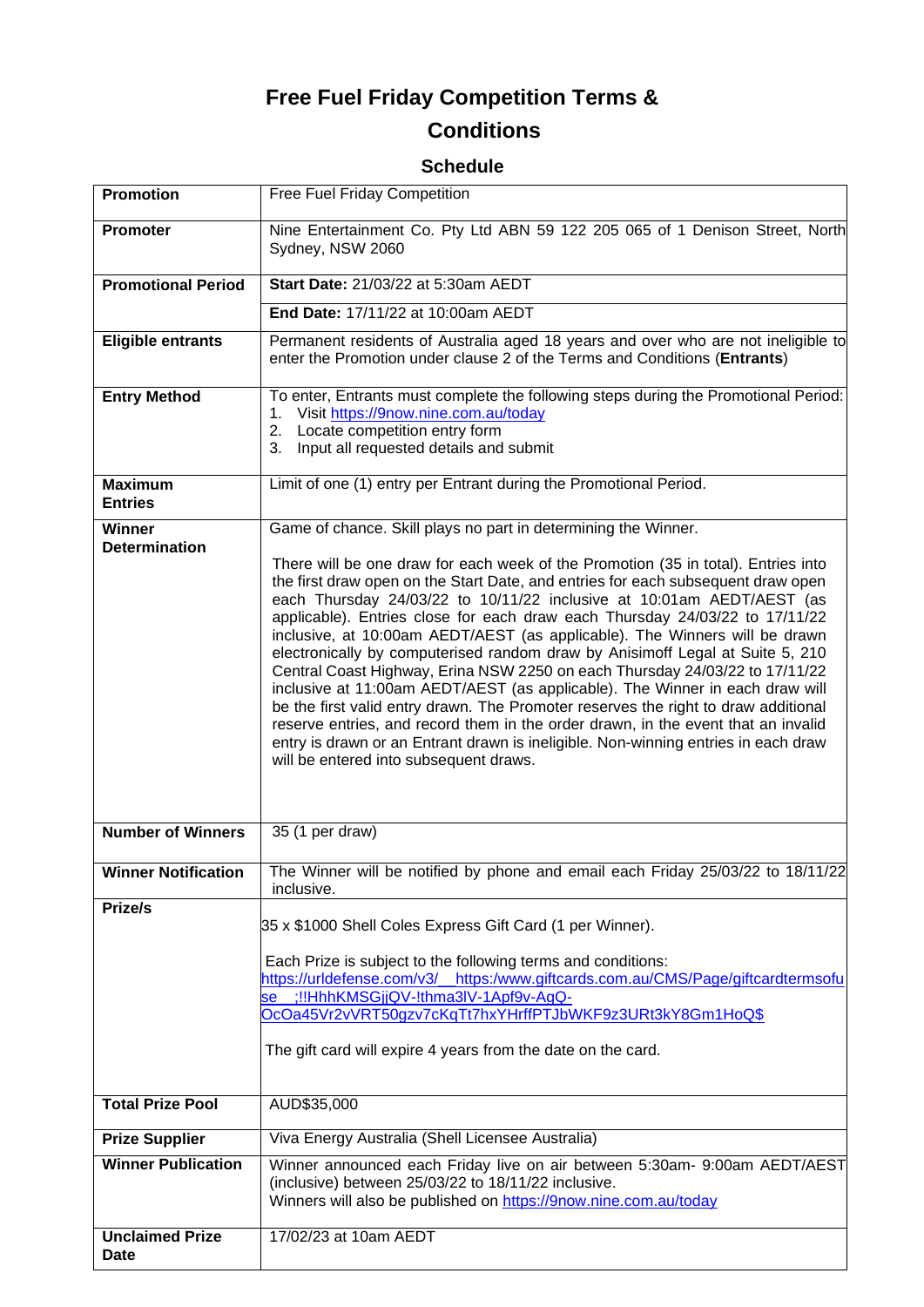| <b>Unclaimed Prize</b><br>Winner<br><b>Notification</b> | The winners of the Unclaimed Prize Draw, if any, will be notified by phone and<br>email on 20/02/23. |
|---------------------------------------------------------|------------------------------------------------------------------------------------------------------|
| <b>Unclaimed Prize</b><br>Winner<br><b>Publication</b>  | Winners, if any, will be published on https://9now.nine.com.au/today from 20/02/23.                  |
| <b>Permit numbers</b>                                   | Authorised under: NSW TP/01749, ACT TP22/00429, SA T22/326                                           |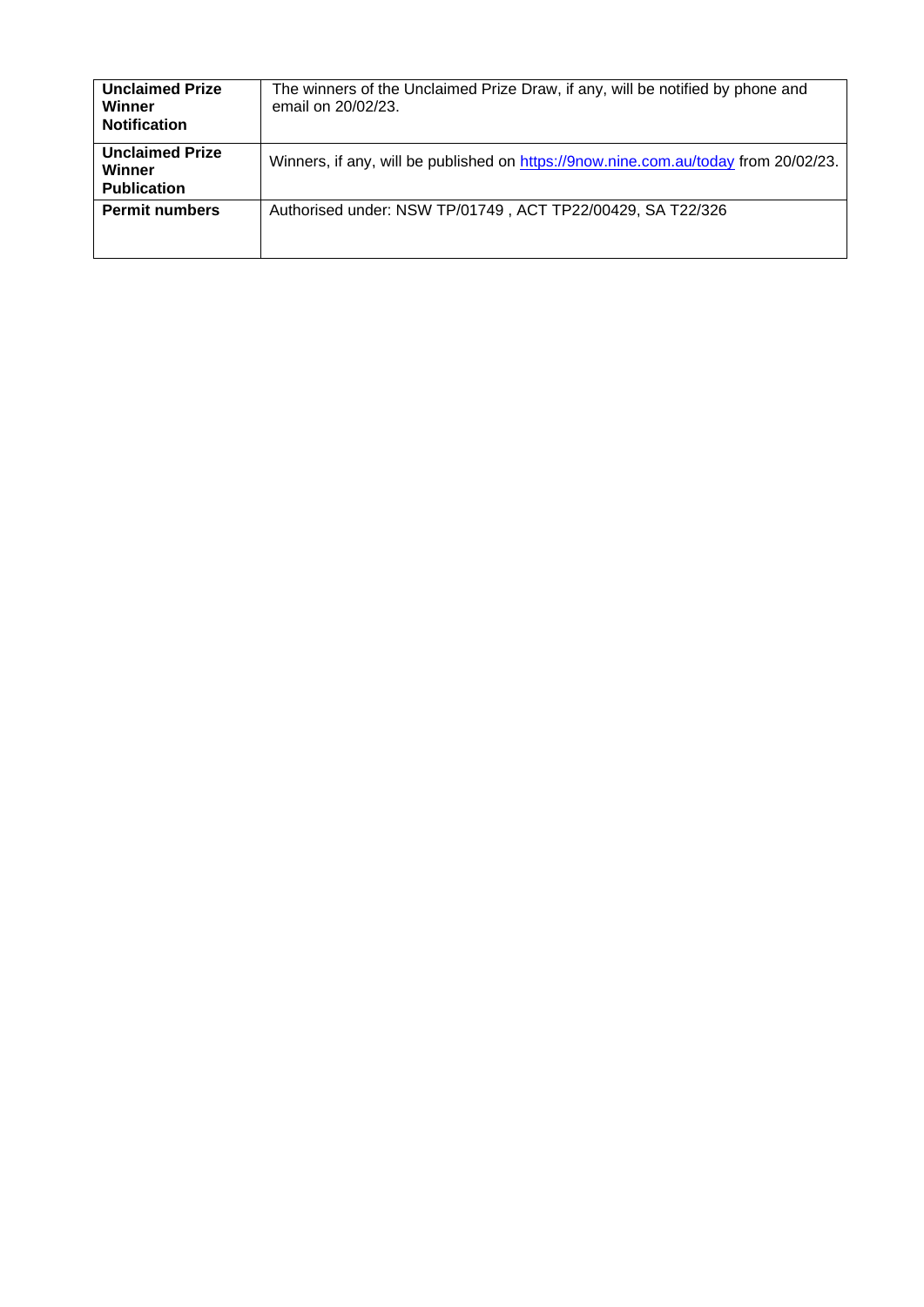### **Terms and Conditions**

#### **Entry into the Promotion**

- 1 The Schedule above and all other entry instructions and prize information published by the Promoter form part of these Terms and Conditions. Each Entrant agrees and acknowledges that they have read these Terms and Conditions (and Schedule) and that entry into the Promotion constitutes acceptance of these Terms and Conditions (and Schedule). All capitalised terms used in these Terms and Conditions have the meaning given in the Schedule, unless stated or as the context otherwise provides.
- 2 Entry is not open to:
	- a) directors, management, employees, officers and contractors of:
		- i. the Promoter,
		- ii. any related bodies corporate of the Promoter, and<br>iii. the agencies and companies associated with the P
		- the agencies and companies associated with the Promoter or the Promotion; and
	- b) a spouse, de facto spouse, partner, guardian, parent, child or sibling (whether natural or by marriage or adoption) of any person set out in clause 2a).
- 3 Entries must be received by the Promoter during the Promotional Period. All entries are deemed to be received at the time of receipt by the Promoter, not the time of transmission by the Entrant. Records of the Promoter and its agencies are final and conclusive as to the time of receipt.
- 4 Entrants may submit entries up to the Maximum Entries.
- 5 Any and all entries that are made using any automated entry means, computer entry service or any other mechanical or electronic means that allows an individual to automatically enter repeatedly are invalid and will be rejected by the Promoter.
- 6 Entry into the Promotion via social media, promotional website or email is free. However, any costs associated with accessing the relevant social media platform, promotional website or email service are the responsibility of each Entrant and dependent on the internet service provider used.
- 7 All entries to the Promotion may be subject to verification by the Promoter. Entrants must, within seven (7) days of being asked and at the Promoter's cost, allow the Promoter to inspect and copy any documents that the Promoter may request establishing eligibility to enter the Promotion, including but not limited to receipts, evidence of age, residence and identity. The Promoter may decide in its sole discretion which documents are considered suitable for establishing eligibility to enter or win. If a Winner cannot provide suitable proof of eligibility to the Promoter's satisfaction, they forfeit their Prize in whole and no substitute or compensation will be offered.
- 8 The Promoter may, at its absolute discretion, declare any or all entries made by an Entrant to be invalid if the Entrant:
	- a) fails to establish their entitlement to win the Promotion to the Promoter's satisfaction; or
	- b) fails to produce items as required by these Terms and Conditions or produces items that appear to be illegible, stolen, forged, reconstructed, altered, incomplete or tampered with in any way; or
	- c) appears, to the Promoter, to have tampered with, or benefited from tampering with, the entry process; or
	- d) has submitted an entry that is not in accordance with these Terms and Conditions; or
	- e) has, in the opinion of the Promoter, engaged in conduct in entering the Promotion which is fraudulent, misleading, deceptive or generally damaging to the goodwill or reputation of the Promotion or Promoter.

#### **Entry material**

- 9 Entries must be submitted in accordance with the Entry Method and must not be: incomplete; incomprehensible; unlawful or capable of violating any law or giving rise to a civil action; obscene; defamatory or libellous; threatening or harassing; pornographic or contain nudity; hateful; offensive; incite or be capable of encouraging conduct that would be considered a criminal offence; and in violation of the terms and conditions of the relevant social media platform used to enter the Promotion.
- 10 All entries immediately become and remain the property of the Promoter. The Promoter reserves the right to use, reproduce, distribute, prepare derivative works of and display the entry material (and authorise others to do the same) for the purposes of conducting and promoting the Promotion, awarding the Prize and advertising and marketing the Promoter or the Promotion and/or future promotions on all media now known or later devised, in perpetuity.
- 11 By entering the Promotion, Entrants consent to any use of their entry by the Promoter which may otherwise infringe an Entrant's moral rights in the entry material, including (without limitation), exercising any of the rights in the entry material without identifying the Entrant, and using the entry material in any way that the Promoter sees fit, even if it results in derogatory treatment of the entry material (as defined in the *Copyright Act 1968* (Cth)).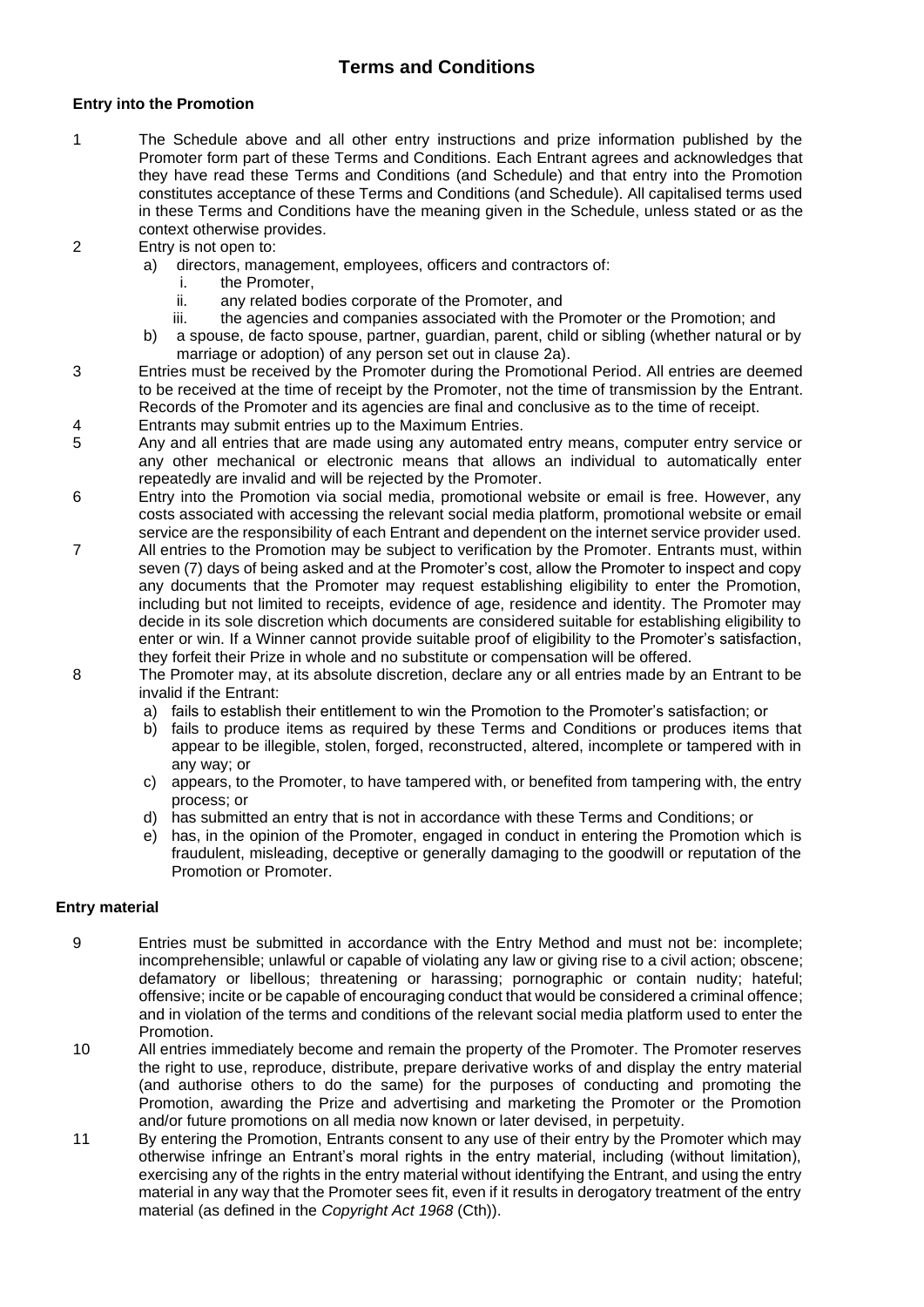#### **Winners**

- 12 The Number of Winners will be determined from all valid and eligible entries received during the Promotional Period in accordance with the Winner Determination. The Winner/s will receive the Prize/s.
- 13 The Winner/s will be notified in accordance with the Winner Notification and the Winner/s name (first initial and surname) and State/Territory of residence will be published in accordance with the Winner Publication.
- 14 All reasonable attempts will be made to contact the Winner/s. Subject, where relevant, to any direction given under the relevant State/Territory permit regulations, if a Prize is:
	- a) not claimed by the Winner by the Unclaimed Prize Date; or
	- b) forfeited for any reason,

that Prize will be awarded to the next valid entry drawn. The winner of the Unclaimed Prize will be notified in accordance with the Unclaimed Prize Winner Notification and the Unclaimed Prize Winner's name (first initial and surname) and State/Territory of residence will be published in accordance with the Unclaimed Prize Winner Publication.

#### **General prize terms**

- 15 All Prize values are correct and based on the recommended retail value at the Start Date of the Promotion.
- 16 If a Prize or any part of a Prize is unavailable for any reason, the Promoter will, in its absolute discretion, substitute the Prize with another item of no lesser retail value, subject, where relevant, to the approval of the authorities that have issued permits or authorities for the conduct of the Promotion.
- 17 Unless expressly stated as being included in the Prize/s, all other costs and expenses associated with taking the Prize/s become the responsibility of Winner/s, including but not limited to all other incidental and ancillary costs incurred by Winner/s as a direct or indirect result of taking the Prize.
- 18 Prizes cannot be refunded or exchanged and, except as expressly permitted by these Terms and Conditions, cannot be taken as a monetary payment.
- 19 Prizes may be transferred at the Promoter's sole discretion. If the Promoter exercises its discretion to allow a Winner to transfer their Prize, the transfer will be on the condition that the transferee accepts these Terms and Conditions and the Promoter may require such acceptance in writing at its absolute discretion.
- 20 Prizes may not, without the prior written consent of the Promoter, be resold or offered for resale at a premium (including via online auction sites) or used for advertising, promotion or other commercial purposes (including competitions and trade promotions) or to enhance the demand for other goods or services. If a Prize is sold or used in breach of this condition, the Promoter may, at their absolute discretion, withdraw the Prize. Where a Prize has been withdrawn in accordance with this clause, no refund, substitute or compensation will be offered.
- 21 Winner/s should seek independent financial advice at the Winner's sole expense regarding any tax implications relating to the Prize/s or acceptance of the Prize/s.
- 22 Prizes cannot be used in conjunction with any other discounts or special offers.
- 23 Each Prize will be awarded to the person named in the winning entry as drawn in accordance with the Winner Determination.
- 24 Each Prize will be awarded in the Promoter's sole discretion. The Promoter may invalidate any prize claim where the Winner has breached these Terms and Conditions or otherwise failed to comply with any requirement under these Terms and Conditions.
- 25 Voucher prizes are only valid for the period as advised by the Promoter and can only be redeemed in accordance with the voucher supplier's terms and conditions.

#### **Publicity**

- 26 By accepting a Prize, Winner/s agree that:
	- a) if requested by the Promoter, the Winner/s will:
		- i. provide comments about the Promotion and/or a photo or audio-visual clip of themselves; and
		- ii. participate in any promotional activity in connection with the Promotion or the Prize;
	- b) the Promoter may use their name, image, comments, photographs or audio-visual clips (**Materials**) for publicity and promotional purposes in any form of media, without reference or compensation to the Winner/s or any other person;
	- c) the Promoter may use, reproduce, edit and communicate to the public the Materials at any time in any form of media;
	- d) the Promoter may license, authorise or otherwise transfer the rights in the Materials to others to do the same; and
	- e) the Winner/s unconditionally and irrevocably consent to any act or omission that would otherwise infringe any of their moral rights in the Materials and waive all moral rights in the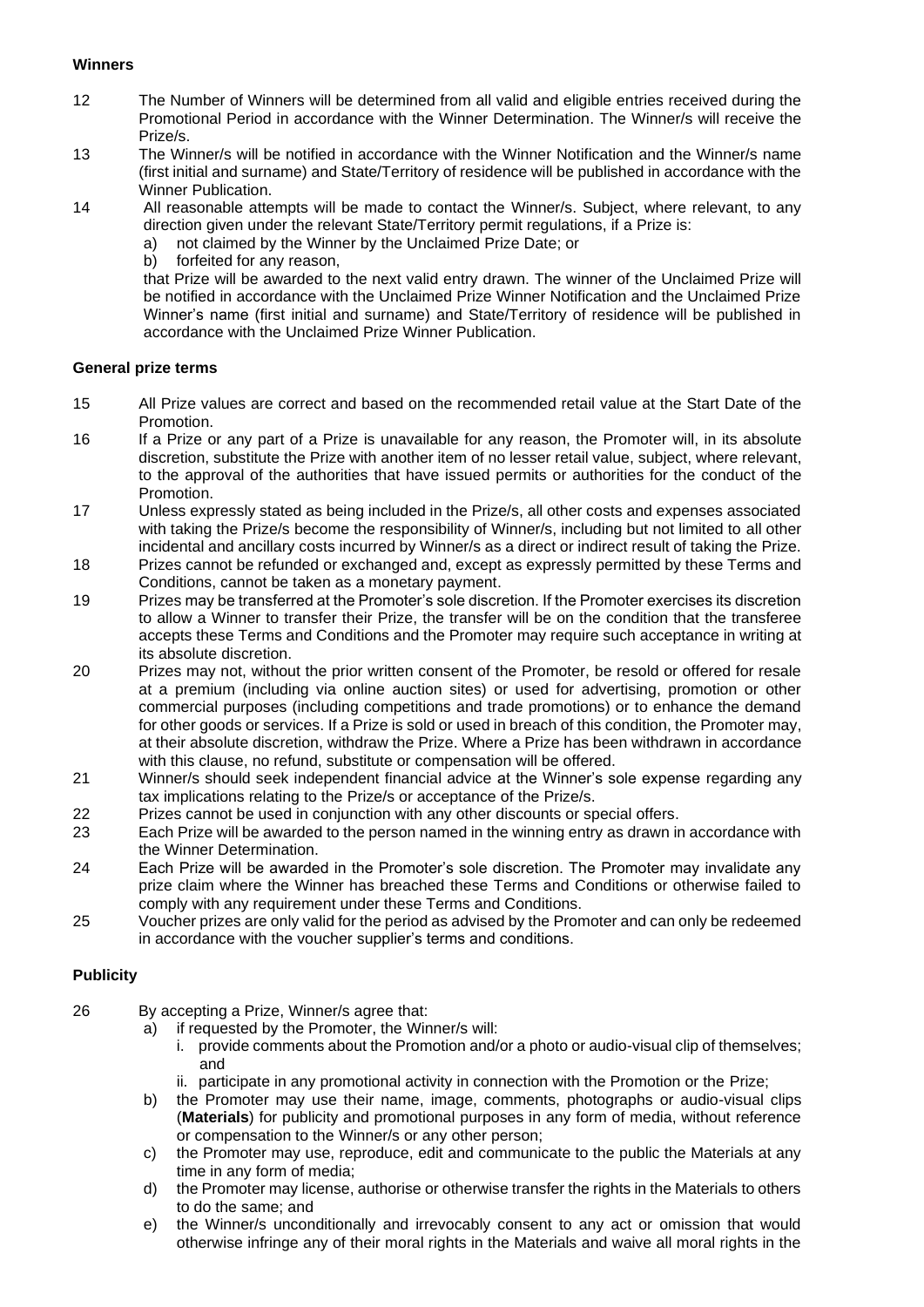#### **Use of social media**

- 27 The following terms apply to the extent that the Promotion is conducted on, advertised or promoted on a social media platform owned by a third party (**Platform Operator**):
	- a) each Entrant acknowledges and agrees that the Promotion is in no way sponsored, endorsed or administered by, or associated with, any Platform Operator.
	- b) each Entrant releases each Platform Operator and its associated companies from all liabilities arising in respect of the Promotion;
	- c) to the extent relevant to the Promotion, the Promoter agrees and each Entrant must agree to adhere to the prevailing terms and conditions of each Platform Operator;
	- d) Entrants understand that they are providing their information to the Promoter and not to the Platform Operator;
	- e) Entrants are solely responsible and liable for any content or information they transmit to other users of the Platform Operator; and
	- f) any questions, comments or complaints about the Promotion must be directed to the Promoter not the Platform Operator.

#### **Limitation of liability**

- 28 Nothing in these Terms and Conditions limits, excludes or modifies or purports to limit, exclude or modify the statutory consumer guarantees as provided under the *Competition and Consumer Act 2010*, as well as any other implied warranties under the *Australian Securities and Investments Commission Act 2001* or similar State and Territory consumer protection laws (**Non-Excludable Guarantees**). Except for any liability that cannot by law be excluded, including the Non-Excludable Guarantees, the Promoter, its associated agencies and companies and those agencies and companies associated with or involved in the Promotion (including each of their respective directors, officers, employees, servants, contractors and agents past and present) exclude all liability (including negligence), for any personal injury or death; or any loss or damage; whether direct, indirect, special or consequential (including loss of opportunity and loss of profit), arising in any way out of the Promotion or the Prize/s.
- 29 Except for any liability that cannot by law be excluded, including the Non-Excludable Guarantees, the Promoter, its associated agencies and companies and those agencies and companies associated with or involved in the Promotion (including each of their respective directors, officers, employees, servants, contractors and agents past and present) is not responsible for and excludes all liability (including negligence), for any personal injury or death; or any loss or damage; whether direct, indirect, special or consequential (including loss of opportunity and loss of profit), arising in any way out of:
	- a) any technical difficulties or equipment malfunction (whether under the Promoter's control);
	- b) any incorrect or inaccurate information, caused either by users, by any of the equipment or programming associated with or used in connection with the Promotion, or by any technical error that may occur in the course of the Promotion;
	- c) any delays or failures in any telecommunications services or equipment;
	- d) any error, omission, interruption, deletion, defect, delay in operation or transmission, theft, destruction, unauthorised access or third party interference;
	- e) any entry or prize claim that is late, lost, incomplete, incorrectly submitted, delayed, illegible, corrupted, altered, damaged or misdirected (whether after their receipt by the Promoter) due to any reason beyond the reasonable control of the Promoter;
	- f) any variation in Prize value to that stated in these Terms and Conditions;
	- g) any tax liability incurred by a Winner or Entrant;
	- h) if a Prize or any part of a Prize is unavailable for any reason; or
	- i) use of the Prize/s.
- 30 If a Prize is to be delivered directly to a Winner by a third party supplier, the Promoter accepts no responsibility or liability for any delay or failure by the third party to deliver the Prize, any loss or damage to the Prize, any delay or failure relating to the Prize itself or failure by the third party supplier to meet any obligations in these Terms and Conditions or otherwise.

#### **General**

- 31 The Promoter reserves the right to take any action necessary in its sole discretion at any time, subject, where relevant, to any direction given under State/Territory permit regulations.
- 32 If there is a dispute concerning the conduct of the Promotion, the decision of the Promoter is final and binding on each Entrant and no correspondence will be entered into.
- 33 Prize/s and participation in this Promotion may be subject to additional terms and conditions imposed by third parties. Entrants and Winners must comply with any such additional terms and conditions. The Promoter does not accept any responsibility and is not liable for any additional